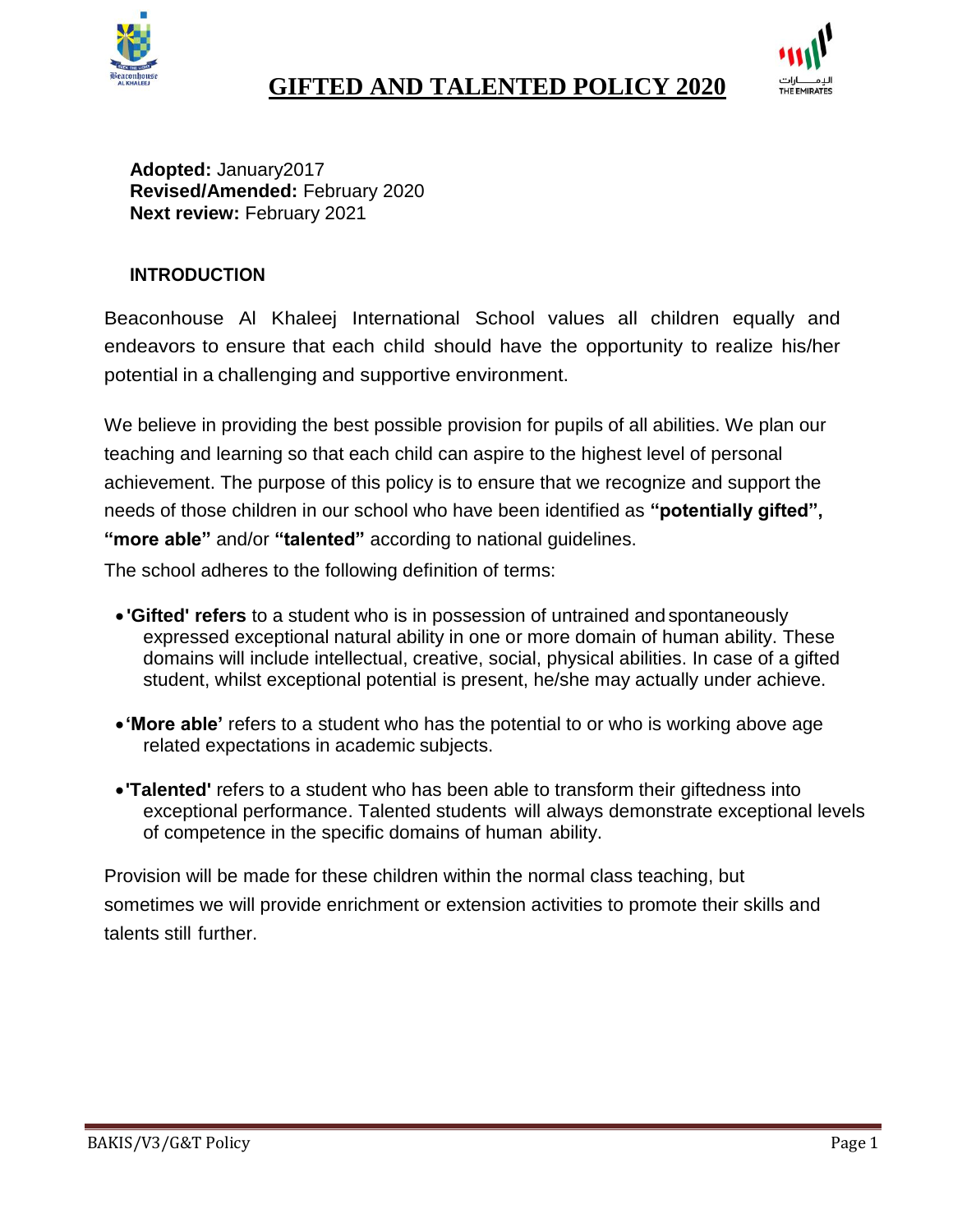



## **Aims & Objectives**

The aim of this document is to ensure a consistent approach to the identification and support of the gifted/talented child. The aims are:

- To agree on shared definition of the terms "more able", "gifted" and "talented".
- To ensure the identification of talented or gifted pupils as early as possible.
- To ensure that we recognize and support the needs of all our children.
- To enable children to develop to their full potential.
- To offer children opportunities to generate their own learning.
- To ensure that we challenge the children through the work that we set for them.
- To encourage children to think and work independently.

## **Identification**

There is a wide range of identification strategies available to assist school. It is important to note that **no single process should be used in isolation.** The identification process needs to be ongoing, never "once and for all" and will always veer on the positive side. Concerted efforts will be made to search out and address the needs of low achievers with high ability. It is important to remember that some gifted and talented students may include SOD students.

The gifted and talented students will be regularly reviewed and updated termly.

# **Identification is usually made by:**

- CAT 4 score
- Teacher observations
- Reports from previous schools
- Teacher assessments
- Student's work
- Checklists of characteristics generic and subject-specific
- Parental information
- Peer and self-nomination
- Standardized assessment such as MAP/SAT/PISA/TIMMS etc..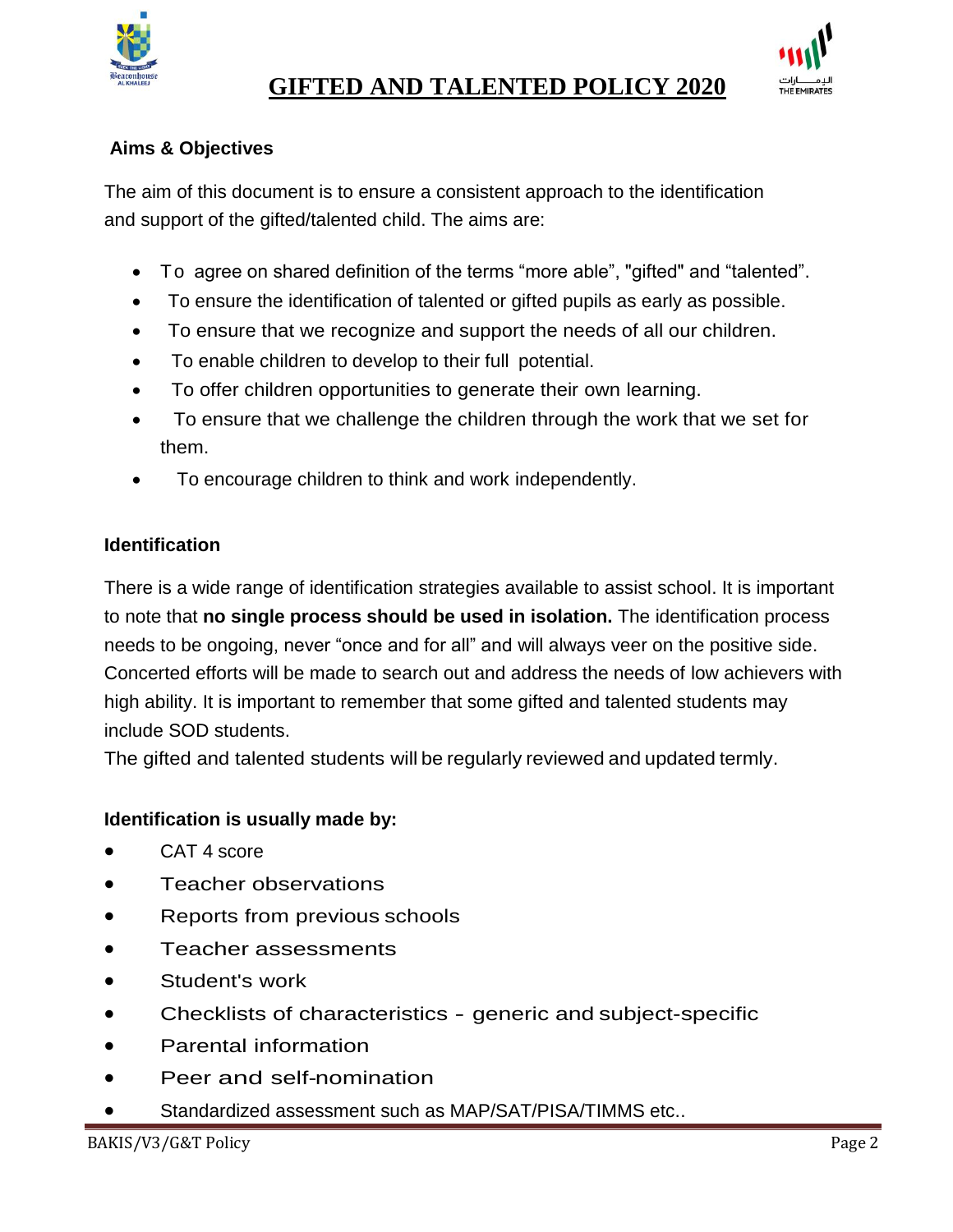



Once identified, the class teacher will work alongside the Gifted and Talented Coordinator to validate this nomination with assessment data. If the criteria are met, the child's name is entered in the **Gifted and Talented** list.

## **Provision**

## **Provision within the curriculum**

All teachers have high expectations of their most able students and provide them with appropriate opportunities for development.

Opportunities will be identified within the lesson planning. The School is currently developing the capacity for independent learning, and we provide gifted and talented students more access to independent activities.

## **Out Of Class Activities**

The following activities provide opportunities to practice and extend the students skill:

- **Robotics**
- **Projects**
- Pro-Active Clubs
- **Competitions**
- Music and sports activities

## **Provision Through Outside Agencies**

Parents should inform the school if their child is engaged with any gifted and talented program outside the school, e.g. plan for gifted and talented by Olympics Competition in Swimming. The school will then, through discussion with the parents and coaches, support the student to manage both their learning and their activity to success.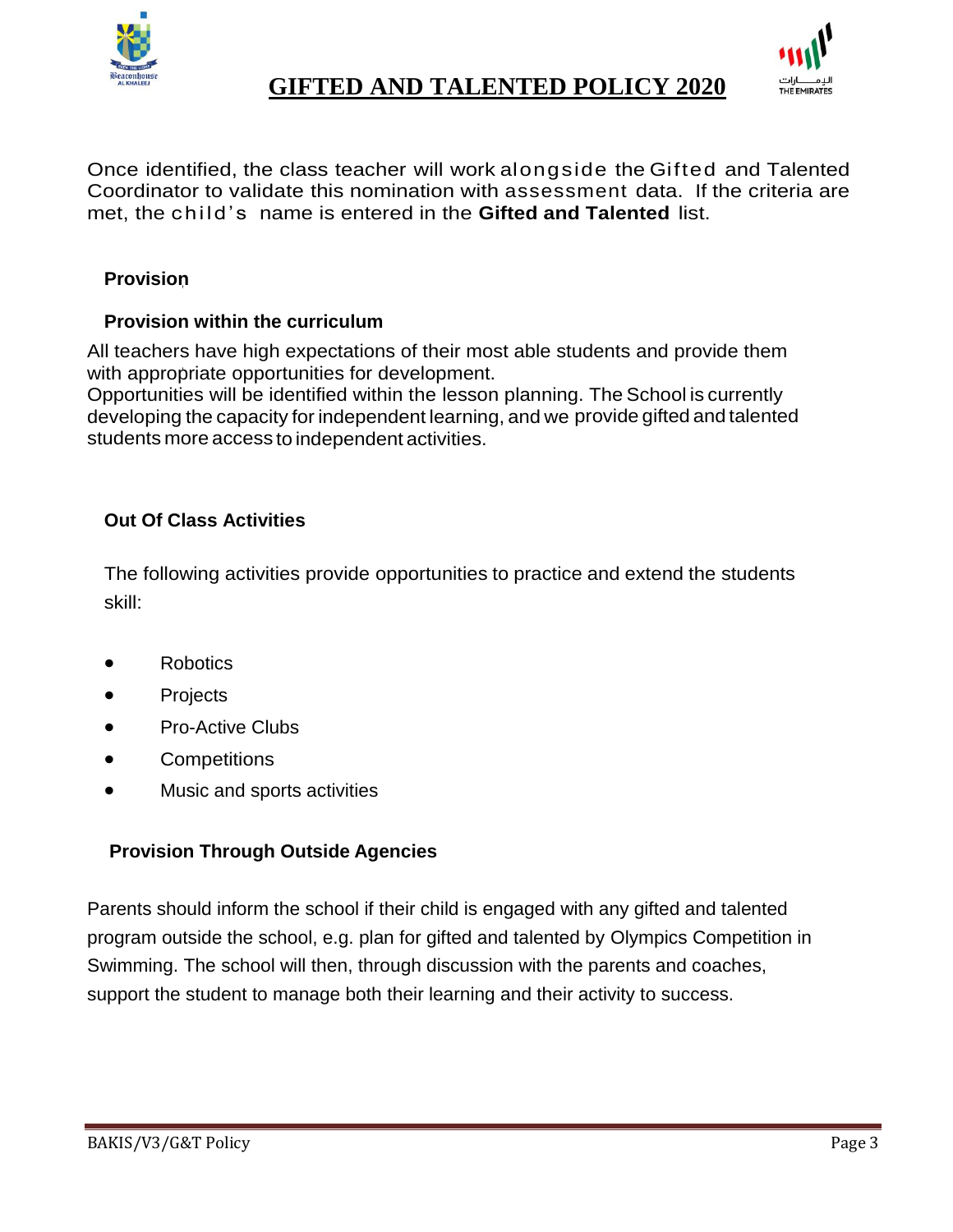



### **The Gifted and Talented Coordinator has overall responsibility to:-**

- Ensure that the policy is implemented.
- Compile and update the list termly.
- Monitor the progress of the gifted and talented students.
- Ensure that the professional development program includes relevant aspect of gifted and talented.
- Ensure that all staff is fully aware of the gifted and talented cohort and their targets.

#### **ThePrincipal isresponsibleforoverseeingprogressandprovidingfeedback by:-**

- Ensuring that the Gifted and Talented coordinatorimplements the policy and the monitoring progress.
- Ensuring that the professional development and program for all staff includes relevant aspects of gifted and talented provision.

#### **All school staff has a responsibility for:**

- Identifying students who should be on the G&T list and referring them to the G&T Coordinator for assessment.
- Ensuring gifted and talented students are considered in every aspect of the planning.
- Supporting staff in the preparation and delivery of appropriate gifted and talented activities.
- Ensuring that all academic staff consider the range of strategies identified in this policy.

### **Continuing Professional Development**

- Regular training for coordinator.
- Appropriate in-service training for all staff.
- Involvement in partnership coordinator meetings and training initiatives.